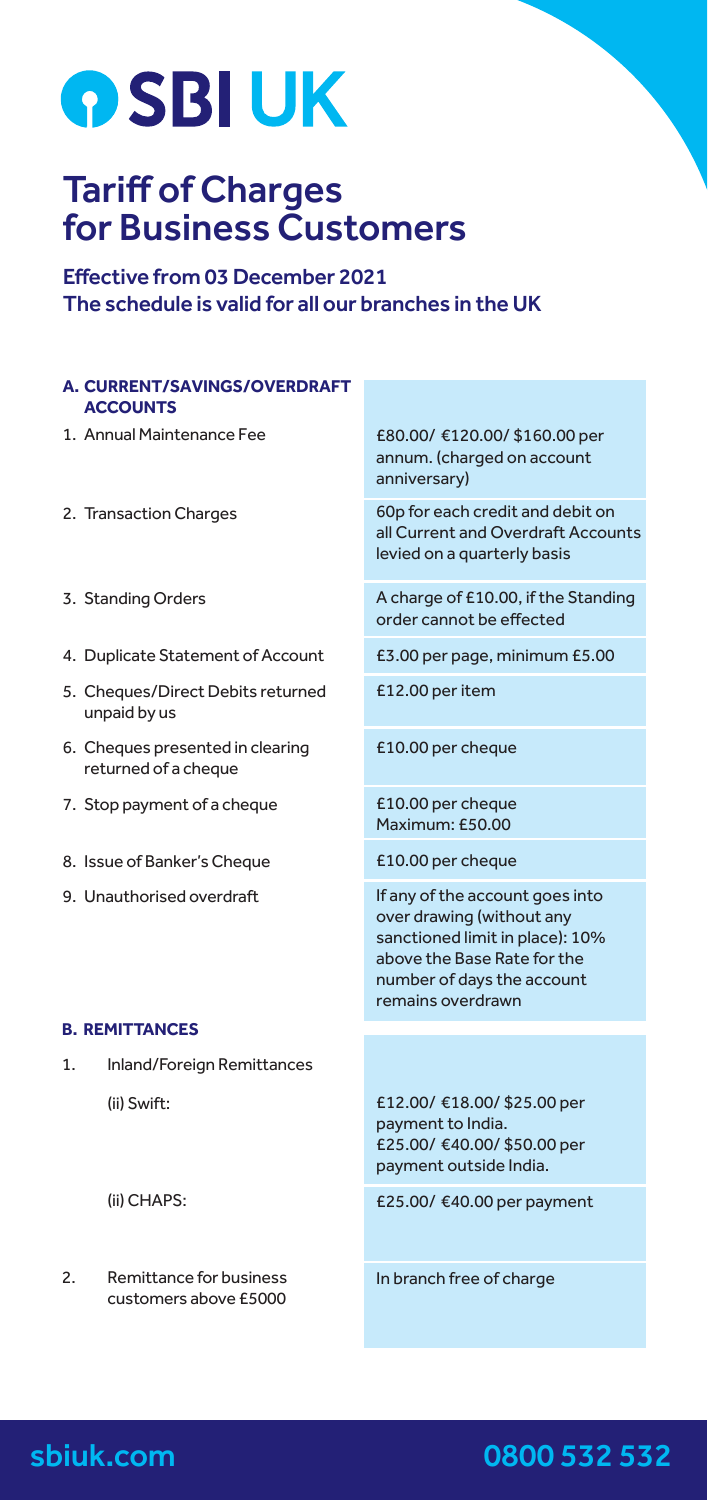- 3. Stop/ cancellation or amendment of payment by Swift:
- 4. Faster Payment (formerly BACS):
- 5. Cash Transactions:

#### **C. GUARANTEES/SURETIES**

Issue of Inland/Foreign Financial Guarantee/Surety

#### **D. CREDIT FACILITIES**

- 1. Arrangement fee for setting up of new limits/enhancements against Bank's own Fixed Deposits
- 2. Arrangement fee for Renewal of limits against Bank's own Fixed Deposits
- 3. Arrangement fee for setting up of new limits/enhancements
- 4. Fee for renewal of above credit facilities
- 5. If the arrangement is exceeded (the outstanding is in excess of the sanctioned limits)
- 6. Application fee for setting up of new limits/enhancements (all limits other than against the bank's own fixed deposits)

#### **E. MISCELLANEOUS**

- 1. Bankers reference (Status Enquiry)
- 2. Communication charges:
- 3. Information/certificate to be submitted to the Auditors of the constituents
- 4. Cash handling charges for deposit of cash
- 5. Customers requiring confirmations for receipts into accounts
- 6. Issue of chaser for Bills/Payments

£15.00/ €23.00/ \$30.00 per Payment

£1.00 per item; minimum £25.00 As in Item E4 below

Please contact your SBI UK branch for further details

0.5% of facilities with minimum of £50.00/ €75.00/ \$100.00

0.25% of facilities subject to a minimum of £50.00/ €75.00/ \$100.00

Based on the Product terms. Please speak to SBI UK branch for further details

Based on the Product terms. Please speak to SBI UK branch for further details

Interest of 10% above the Bank rate for the number of days the account has run irregular

Applicable, will be provided by the bank at the time of application

#### £25.00

Postage £10.00

Courier £25.00

Swift £20.00/ \$40.00

Fax £5.00

£40.00 for standard letter £10.00 for each additional requirement e.g. Trade, Credit, Safe custody etc

£3.00 per thousand or part thereof, minimum £3.00 at the time each instance. This is charged if the deposited cash is transferred out the same day

£10.00 per request

First two chasers free, then £15.00/ €20.00/ \$30.00 each instance thereafter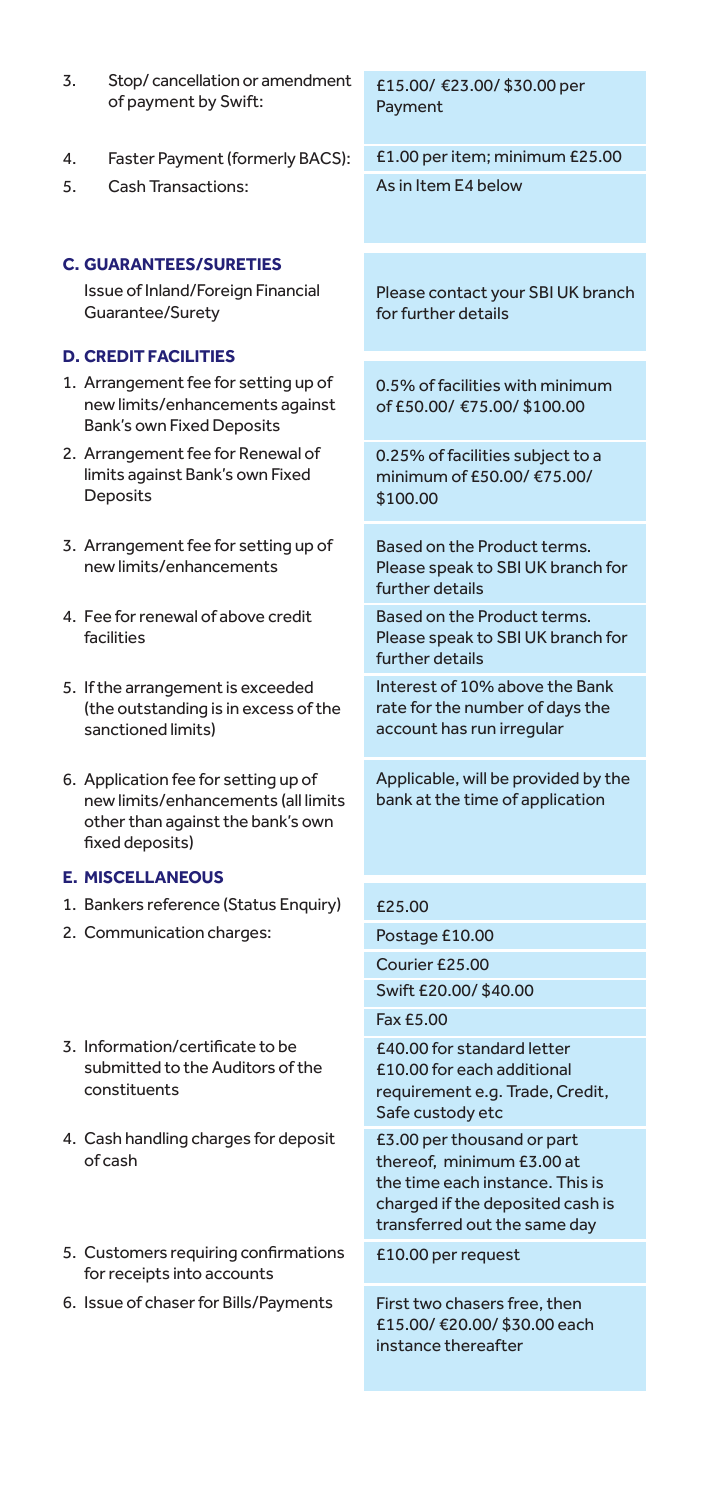#### **Notes**

- 1. If you have availed any facility/ service and entered into a contract, which categorically states a rate different from the services mentioned above, the rate mentioned in the said contract would apply.
- 2. The scheduled charges apply to normal transactions. Any other out of pocket expenses such as stamp duties, telephone charges, correspondent's commission, etc., if any, on actual basis will be payable additionally.
- 3. Wherever £ is used, it means GBP, € is used it means Euro and \$ is used it means US\$.
- 4. In case of business denominated in Sterling, Euro and US Dollar, the tariff would be recovered in respective currencies. In case of other currencies (or if the Euro/US\$ rates are not mentioned), the tariff would be computed taking Sterling equivalent of the currency concerned.
- 5. For any other services not listed herein, the customer may ascertain the charges in advance from the Bank in writing.
- 6. The Bank reserves the right to amend the Schedule of Charges after due notice (in writing to customers at the last recorded address by ordinary post). A copy will be posted in the bank's notice board.
- 7. In case of any discrepancy in the bank charges or if it is not consistent with the contract with you, please bring it to the notice of the bank immediately.

#### **Other Important Information**

- 1. Statements of Accounts are issued to all customers at least once each year, or at shorter intervals if requested by the account holders.
- 2. Please note that Duplicate Statement will not be issued free of charge if Original Statement has not been received due to postal delays in the country of the Customer.
- 3. In keeping with Money Laundering Directives, the Bank does not encourage cash transactions. At its discretion, the Bank may refuse to pay cash if the customer is not able to provide satisfactory proof of identification and address and may refuse to accept cash without proof of its source.
- 4. Account holders are reminded of their right that they may give instructions at any time that they do not wish to receive marketing material.
- 5. All services listed herein may not be available at all of our branches in the UK. For queries please call your nearest branch.
- 6. If you would like to receive charges information for any other service, not mentioned in this document, please contact your SBI UK branch for further details.